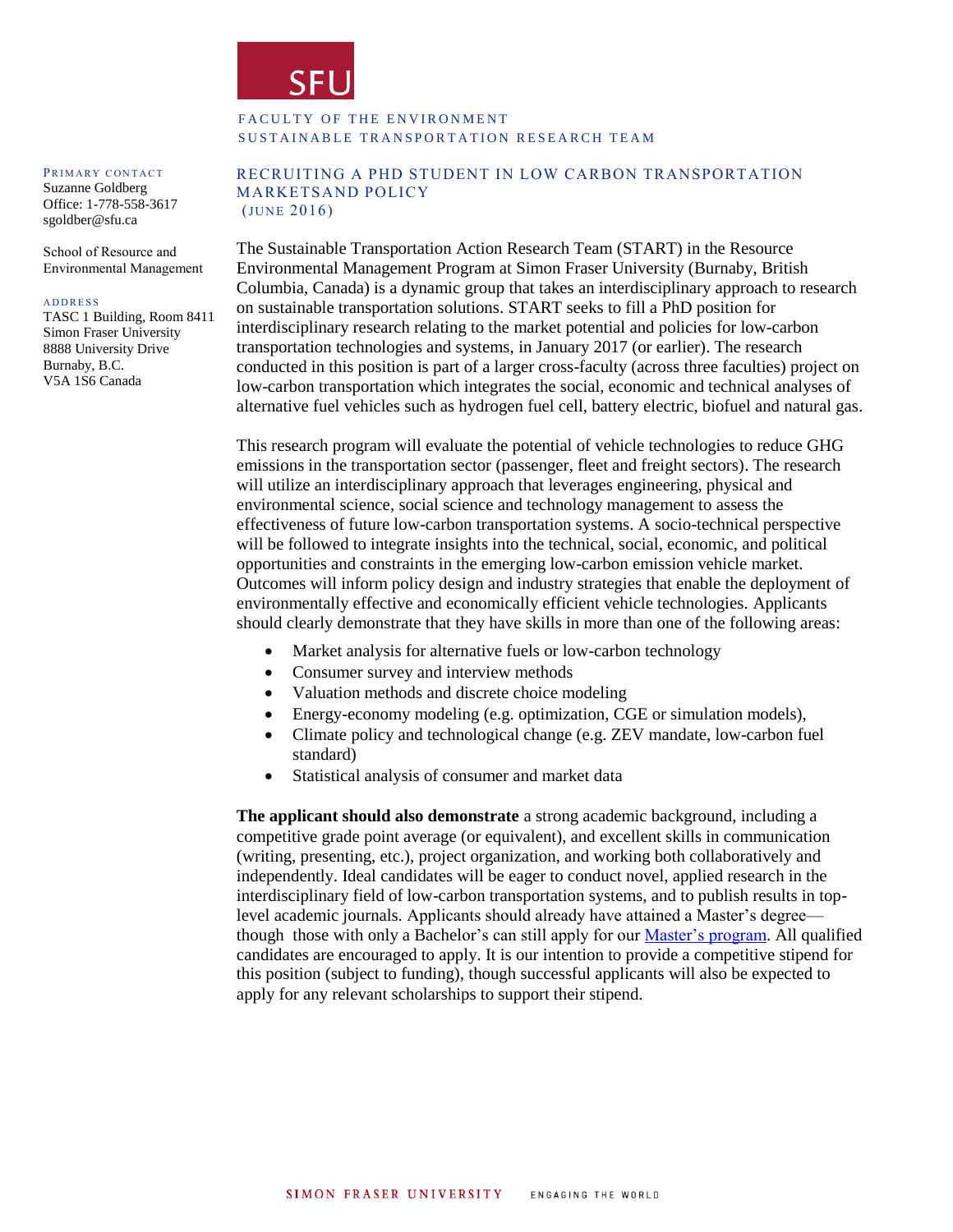

### FACULTY OF THE ENVIRONMENT SUSTAINABLE TRANSPORTATION RESEARCH TEAM

**The Resource and Environmental Management Ph.D program:** Ph.D. applicants should look closely at [the REM program's requirements](http://www.rem.sfu.ca/prospective-students/admission-requirements/), which requires students to complete courses and demonstrate competence in basic environmental economics, public policy and environmental science over the course of their Ph.D. Graduates in the REM program enjoy an extremely high employment rate, moving to leadership positions in government, industry, consulting, and academia.

## **Instructions for application**

Please include…

- a concise cover letter, outlining your specific experience and skills that make you suitable for this position,
- $\bullet$  a CV,
- up to three publications or writing samples, and
- a list of at least three academic references (contact names, emails and phone numbers).

**The first paragraph of the cover letter (and email) should clearly indicate how the applicant's research skills and interests align with the overall research scope**. **Review of applications will start late June 2016 and will continue until the position is filled.**  Only short-listed candidates will be contacted. Please send all applications electronically to:

Suzanne Goldberg, Adjunct Professor START, School of Resource and Environmental Management Simon Fraser University TEL: 778-558-3617; e-mail: [sgoldber@sfu.ca](mailto:sgoldber@sfu.ca)